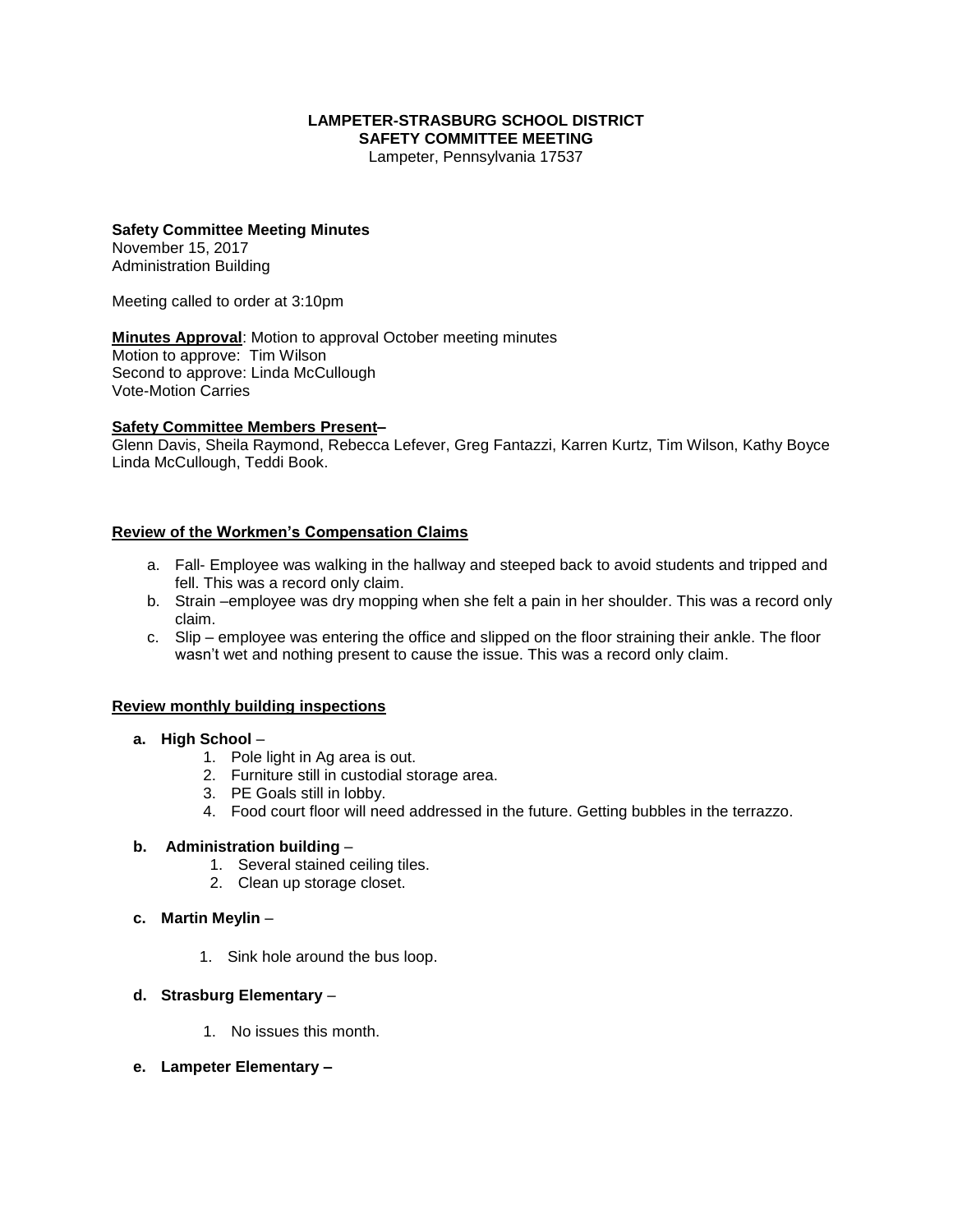- 1. Children not paying attention keep running into the basketball poles on the blacktop area.
- 2. The light outside the SACC entrance has resolved the issue.

## **f. Hans Herr –**

- 1. The playground lobby and media center doors have been repaired.
- 2. Need 6 new retractable straps for the basketball backboards in the gym.
- 3. Kitchen is missing the loud speaker from the wall box. This is a continued work in progress.

## **g. Maintenance building –**

1. No items found at this time.

## **h.Grounds –**

1. The tree stumps along Candlestick Square will get ground out in the near future.

# **l. Field houses** –

- 1. Replace ceiling tiles.
- 2. Check eyewash bottles for expiration date.

## **Parking Lot Pole Lights**

 We are having issues with the new LED bulbs burning out from power surges. Dauphin Electric is working with the manufacturer to resolve the issue.

## **Ropes Course Update**

- 1. Fallen tree needs to be cut up and removed.
- 2. Mulch needs added to the whale watch platform.

## **Items from the Committee**

- 1. Hans Herr map strips are up and ready for posting safety posters.
- 2. Student safety poster contest is under way. Winners will be picked at the January  $17<sup>th</sup>$ meeting.